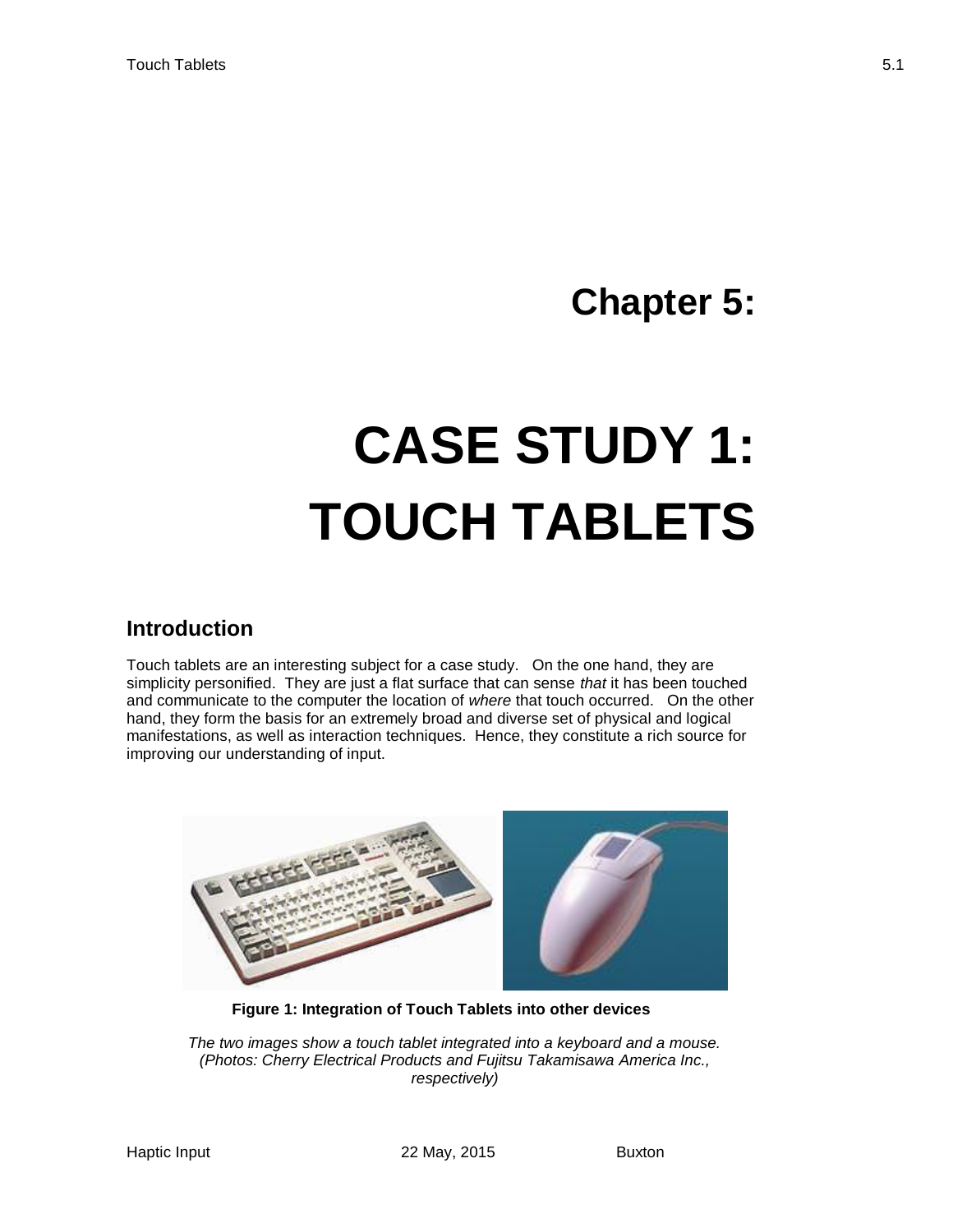In simplest terms, a touch tablet is typically mounted horizontally on a working surface and operated with a single finger. But from this basic configuration is a broad range of variations. They can range in size from an inch per side to several feet. They differ in how much pressure is required before a touch is registered. Some are capable of continuously reporting to the computer the amount of pressure being applied by the touch. Some are able to be operated with a stylus as well as a finger, while others are capable of independently sensing the location (and sometimes pressure) of multiple simultaneous points of touch. And, as is illustrated in [Figure 1,](#page-0-0) they can be integrated into other devices such as a keyboards or mice.

The biggest problem in any discussion around touch tablets stems from confusing them with touch screens. The problem is legitimate since the differences between the two are not always a clear cut as one might first think. Both are controlled by touch. With touch screens, the touch technology is superimposed over a display. But what about the input device shown in [Figure 2?](#page-1-0) It is technically a touch screen, since the touch sensor is over a display. On the other hand, it is more like a touch tablet, since it is not mounted on the primary visual display, and is horizontally mounted in a tablet-like fashion.



**Figure 2: A Horizontally Mounted Touch Screen**

<span id="page-1-0"></span>*When a touch screen is mounted over horizontally mounted LCD display, the distinction between touch tablet and touch screen starts to blur. In this context, most of the attributes of a touch tablet, as discussed below, apply. (Photo: by author)*

As discussed already in *Chapter 3 Alternative Perspectives*, here is another example where categorizing devices according to technology is of limited value. In the rest of this chapter, we will dig into a number of issues, techniques and applications of touch tablets. Those interested in digging further into the literature are referred to Arnault & Greenstein (1986), Becker & Greenstein (1988), Buxton, Hill & Rowley (1985), and MacKenzie, & Oniszczak, (1998). Those interested in the touch screen literature are referred to: to Herot and Weinsapel (1978), Nakatani and Rohrlich (1983), Minsky (1984), Harrison and Hudson (2012), and Heo & Lee (2011).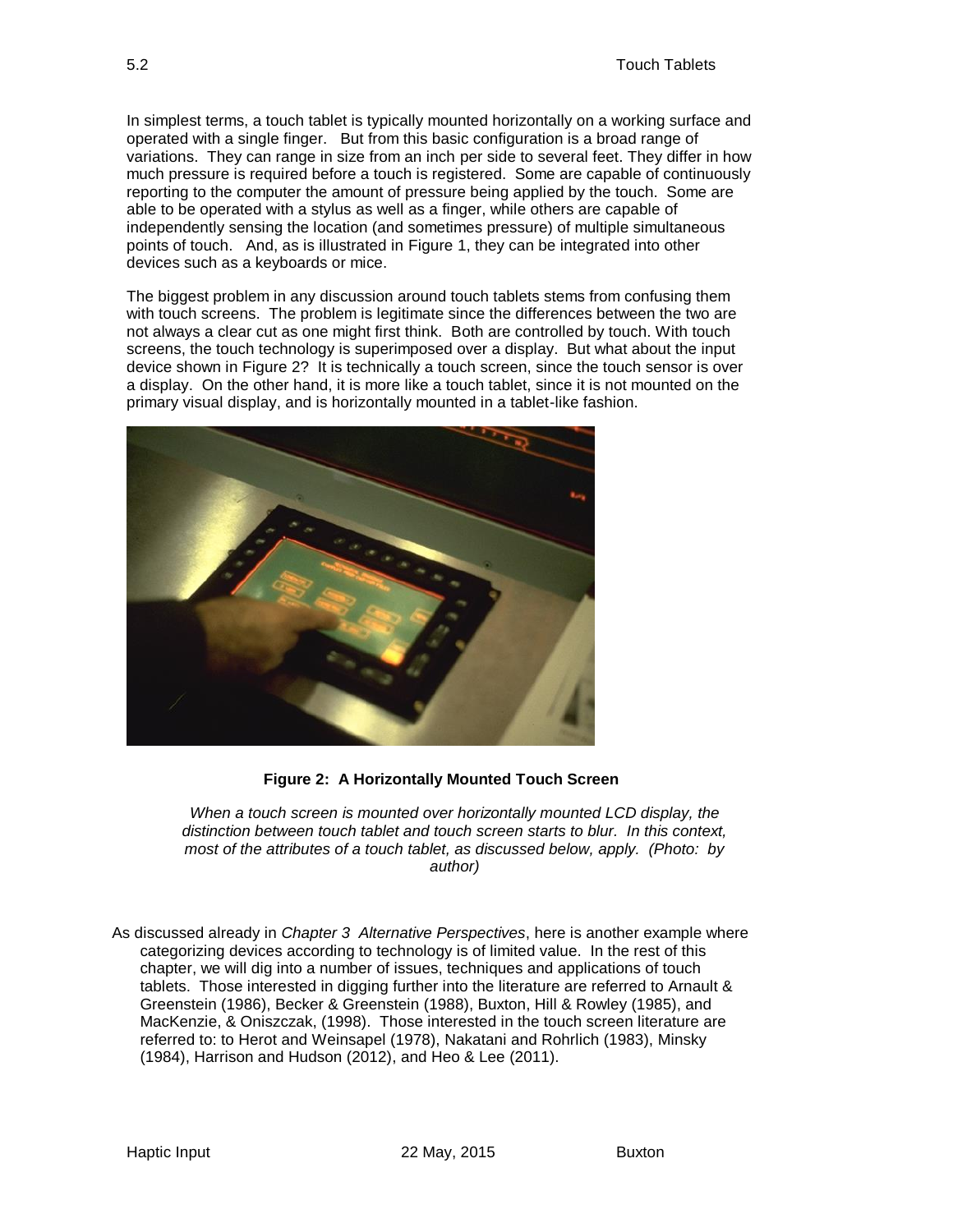# **Properties of Touch Sensitive Tablets**

Asking "which input device is best?" is much like asking "how long is a piece of string?" It depends. The trick is knowing on what. With input devices, making informed choices depends on our understanding of the relationship between device properties and the demands of specific applications, users, and contexts. We will investigate touch tablets from the perspective of improving our understanding of these relationships. The objective is not just to shed light on touch tablets, *per se,* but to demonstrate the kind of analysis that should be undertaken with any technology under consideration.

Gettng to it, touch tablets have a number of properties that distinguish them from other devices:

- They have no mechanical intermediate device (such as a stylus or a puck) between the hand and the sensor. Hence they are useful in environments (such as classrooms and public access terminals) where such intermediate devices can get damaged, lost or stolen.
- Having no puck to slide or get bumped, the tracking symbol always stays put once placed, thus making them well suited for pointing tasks in environments subject to vibrations or motions (eg. factories and cockpits).
- Unlike joysticks and trackballs, touch tablets have a very low profile that can be integrated into other equipment such as desks and low profile keyboards, as illustrated in [Figure 1.](#page-0-0) This has potential benefits in portable systems, and according to the Keystroke Model of Card, Newell and Moran (1980) reduces homing time from the keyboard to the pointing device.
- They can be molded into one-piece constructions thus cracks and grooves where dirt can collect. This makes touch tablets especially suitable for environments which must be kept very clean such as hospitals or environments which are very dirty such as factories. (See [Figure 3.](#page-2-0))
- Due to their simple construction which involves no moving parts, touch tablets generally have reliable and long-lived operation making them especially suitable to environments where they will be subjected to intense use or where reliability is critical.



**Figure 3: Suitability of Touch Tablets in Very Clean and Dirty Environments**

<span id="page-2-0"></span>*As the two figures illustrate, the lack of moving parts and places for dirt to accumulate make touch tablets well suited for environments that are very dirty or which must be kept very clean.*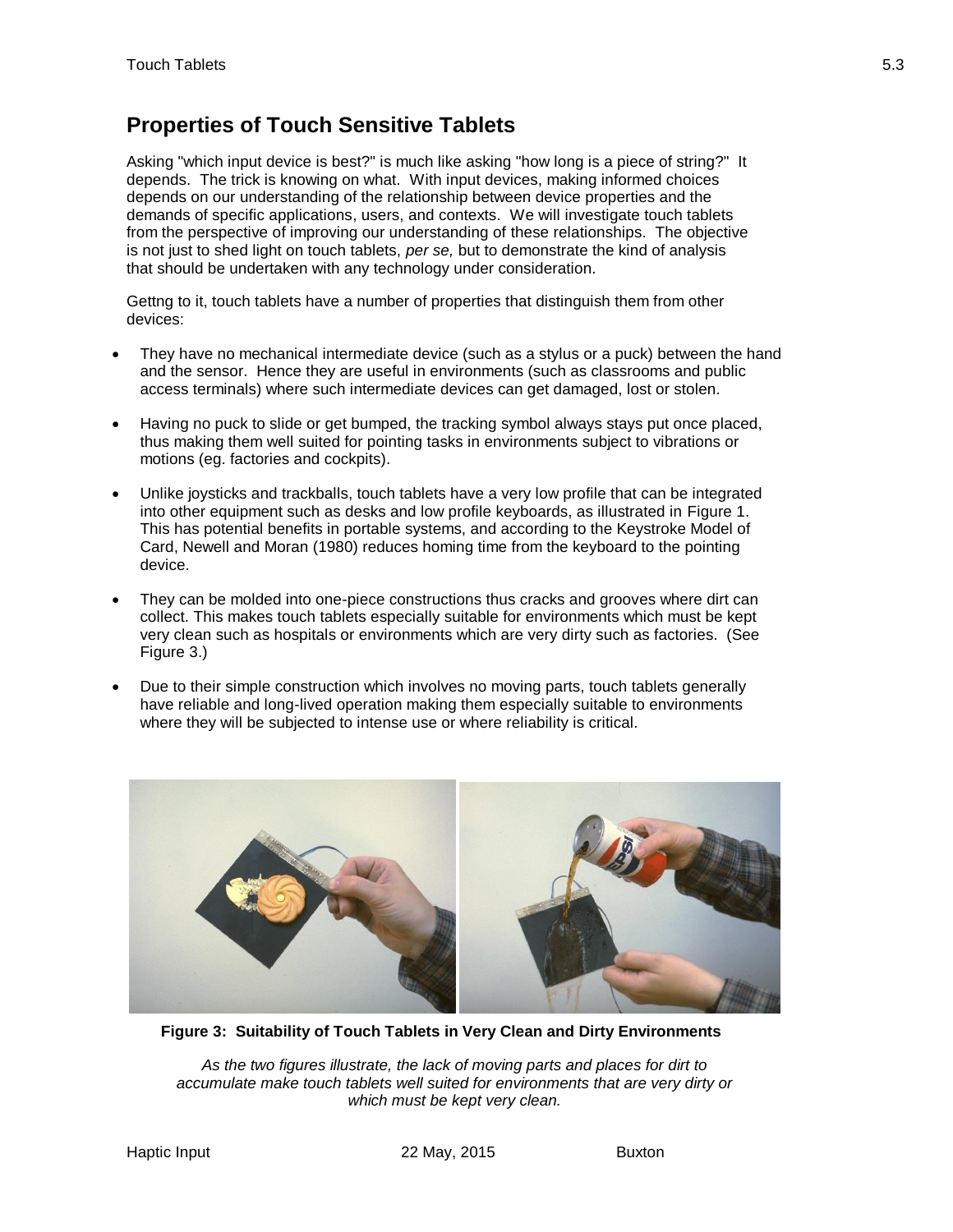- They afford the overlaying of physical templates, such as those shown in [Figure 4.](#page-3-0) These can provide tactile feedback as to where one is touching, much like the cracks between the keys on a piano or the frets of a guitar. Hence, they have the potential to afford "heads up", or "touch typing" on virtual devices defined on the tablet's surface.
- Like all graphics tablets, they can be used in either relative or absolute mode. That is, they can report the absolute coordinates of where they are being touched, or relative motion, that is the direction and distance of change. If the surface is partitioned into regions, such as with a template, different regions may work in different ways.



**Figure 4: Templates Overlays as Guides Defining Virtual Devices**

<span id="page-3-0"></span> They present no inherent mechanical or kinesthetic constraints on their ability to sense multiple simultaneous touches. That is, the tablet itself does not inherently prevent me from touching it with multiple fingers from one or both hands. Nor does it prevent me from applying different degrees of pressure at each location being touched, or touching it with different materials or things of different sizes or shape.

This last point brings up an important issue: the difference between what the tablet mechanically affords and what the human can do, *versus* what the tablet can actually sense. For example,

- **Multi-touch**: Just because a tablet lets me touch it with multiple fingers does not meant that it can sense the location of each point of contact.
- **Multi-material:** Just because it can sense my finger does not mean that it can sense my finger when wearing a glove, or sense a wooden stylus.
- **Pressure**: Just because it can sense the location of one or more points of contact does not mean that it can sense the pressure being applied at any such point.
- **Area**: Just because it is being touched at a location centred on a particular point on its surface does not mean that it can sense the area of contact.
- **Shape**: Just because it senses that it is being in a certain area, does not mean that it can sense the shape of that area adequately to support shape recognition.

The ability of a particular technology in terms of considerations such as these will have a large impact on the type of interaction that can be supported. For example, despite the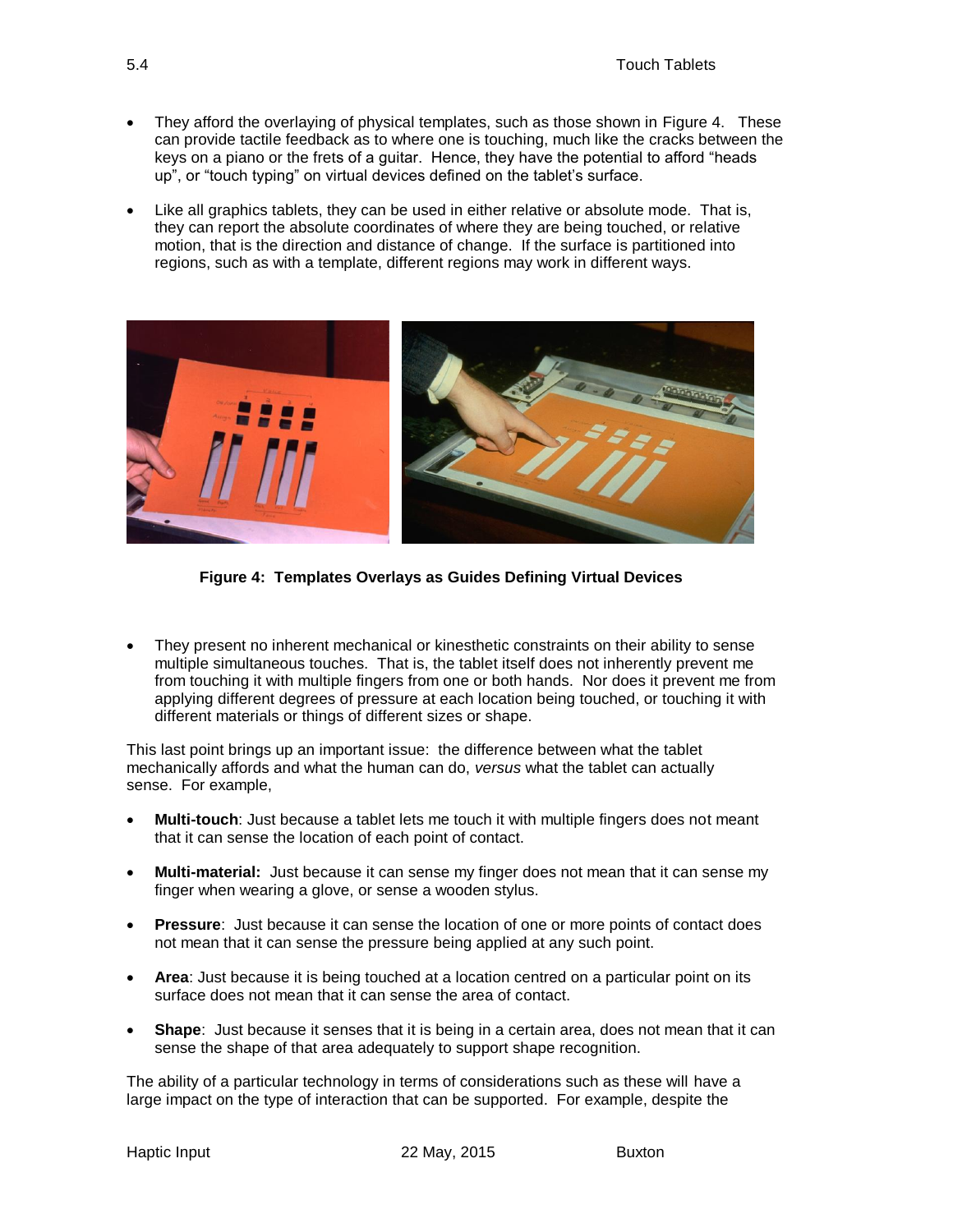capacity for multi-touch, nevertheless, some of the most popular mobile phones are incapable of doing what a first generation PalmPilot could do, namely, let you use your finger or a stylus. That technology decision means that regardless of what software the device runs, it will be incapable of serving as a hand-held scratch pad on which you can make quick sketches or hand-written notes. Likewise, if a larger surface cannot sense the shape and/or size of the area of contact, it will be highly unlikely that any software will be able to do palm rejection, i.e., distinguish between the tip of the stylus, being used for writing/drawing, and the palm of the hand that is holding the stylus, when it inadvertently rests on the writing surface, as is typically the case with pencil and paper. (Note that this problem does not occur with tablet computers or graphics tablets, since they do not use touch-sensing to detect the location or pressure of the stylus. While they use a stylus and may be the same size as a stylus-driven touch screen, they are very different in how they work, and those differences have a significant impact on what types of interaction can be supported, and how easily they can be done – if at all.

#### **Sidebar to come**

 Summarize key technologies (resistive, capactive, optical, …) and what they do and do not generally support.

In order to explore the practical implications of some of these considerations in more detail, and to demonstrate the use of touch tablets, we will now work through some examples based on a toy paint system. In the process, we make use of the *3-State Model* introduced in *Chapter 4.* Remember, however, that our purpose is not to show how to implement a paint program. A paint system is simple a common and easily understood application, and therefore a useful vehicle for discussing interaction techniques that use touch tablets within the context of an application. Much of this derives from Buxton, Hill and Rowley (1985).

#### **Example 1: Painting Without Pressure Sensing**

The example paint program allows the creation of simple finger paintings. The layout of the main display for the program is shown in [Figure 5.](#page-5-0) On the left is a large drawing area where the user can draw simple free-hand figures. On the right is a set of menu items. Most are "paint pots" that are used to select paint colour. The lowest menu item selects a colour mixing tool, discussed in detail later.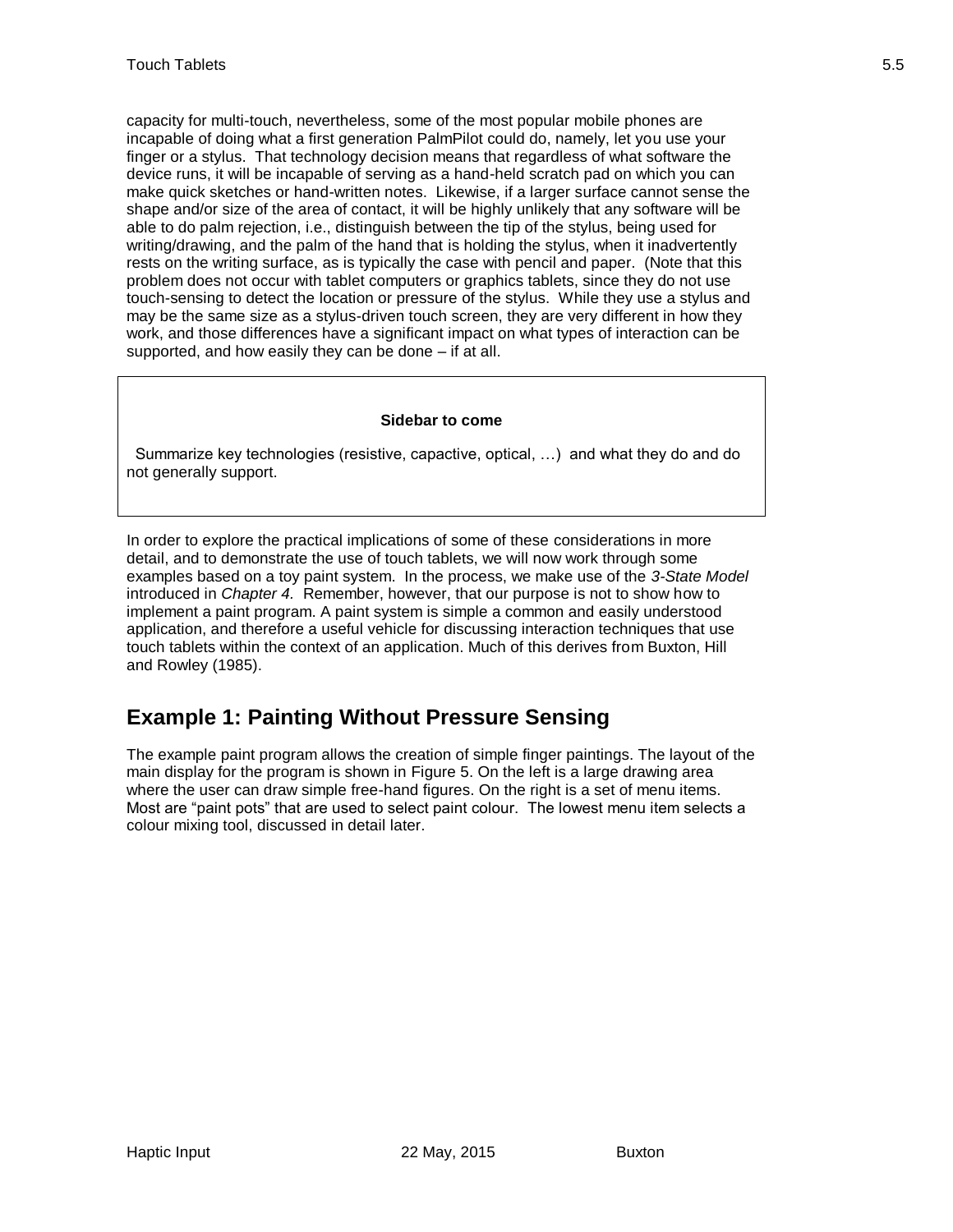

**Figure 5: Main display for paint program.**

<span id="page-5-0"></span>Input to the program is via the 8 cm x 8 cm touch shown in [Figure 6.](#page-5-1)



**Figure 6: The 8 cm x 8cm Touch Tablet used in the Example Paint Program**

<span id="page-5-1"></span>Most commercial touch tablets have only 1-bit (binary on/off touch) of pressure sensing. Consequently, they are a 2-state device, as characterized by the *3-State Model* described in Chapter 4.

Typically, selection and manipulation take place in State 1, since that is when the finger is in contact with the tablet. State 0-1 and 1-0 transitions are signaled by the finger coming into or out of contact with the touch tablet, respectively. But with touch tablets, in State-0 there is no accurate way to know where your finger is relative to the screen. So how can one know if their finger is over a particular menu item, or in the location where they want to paint? With a touch screen, the screen and touch sensor are superimposed, so the problem doesn't exist. (This is one of the main differences between a touch tablet and a touch screen.) In order to use our touch tablet to paint, we need to sort this out.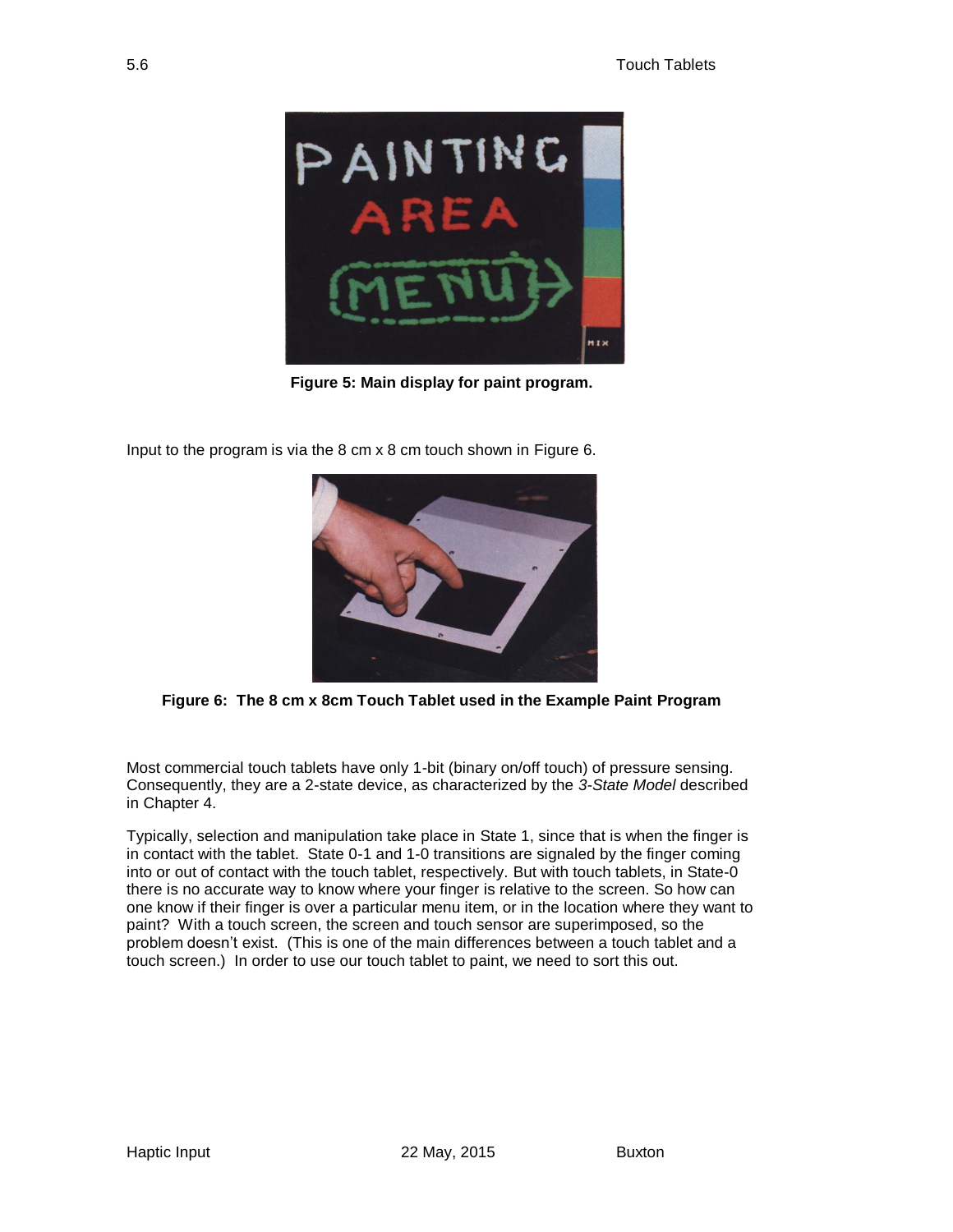

**Figure 7: State diagram for drawing portion of simple paint program.**

There are a few approaches to handling the situation:

- *Graphics on the tablet:* Can be used to delimit specific regions. Effectively, this is a degenerate case of a touch display, where the display on the tablet is static rather than dynamic. Since the tablet graphics are static, this is generally only of value if the regions are likewise unchanged throughout the application. This can help in selecting menu items and interacting with widgets. However, it still will not help in painting, where one wants to be precise in placing the brush.
- *Drag cursor in State 1 / Select item on release:* On contact, a cursor tracks the finger position on the tablet. When the finger releases from the tablet, the item currently under the cursor is selected. This approach can work well for selecting objects. However, it does not help in painting, or in dragging objects, unless some mechanism like a double tap is used. This is typically inaccurate and unsatisfactory.
- *Use a secondary mechanism:* A secondary device or mechanism, (such as a keyboard button, a separate button beside the touch tablet, dwell time over a position, or the double tap mentioned in the previous example) to signify the onset of painting, or that the object currently under the cursor is to be dragged. This is awkward and requires practice to develop the coordination needed to make small rapid strokes in the painting. It is also inefficient and either uses two hands where one could (and normally should) do, or, places more burden and stress on the hand which is doing the painting.

Virtually all laptop computers equipped with a touch tablet (such as the *Dell Latitude* shown in [Figure 8\)](#page-7-0) come with the kind of tablet described in this example. Hence, they provide a convenient object for study. Yes you can select objects and menu items, drag objects and paint. But in order to do so, you must use one of the mechanisms described above. See for yourself how it feels.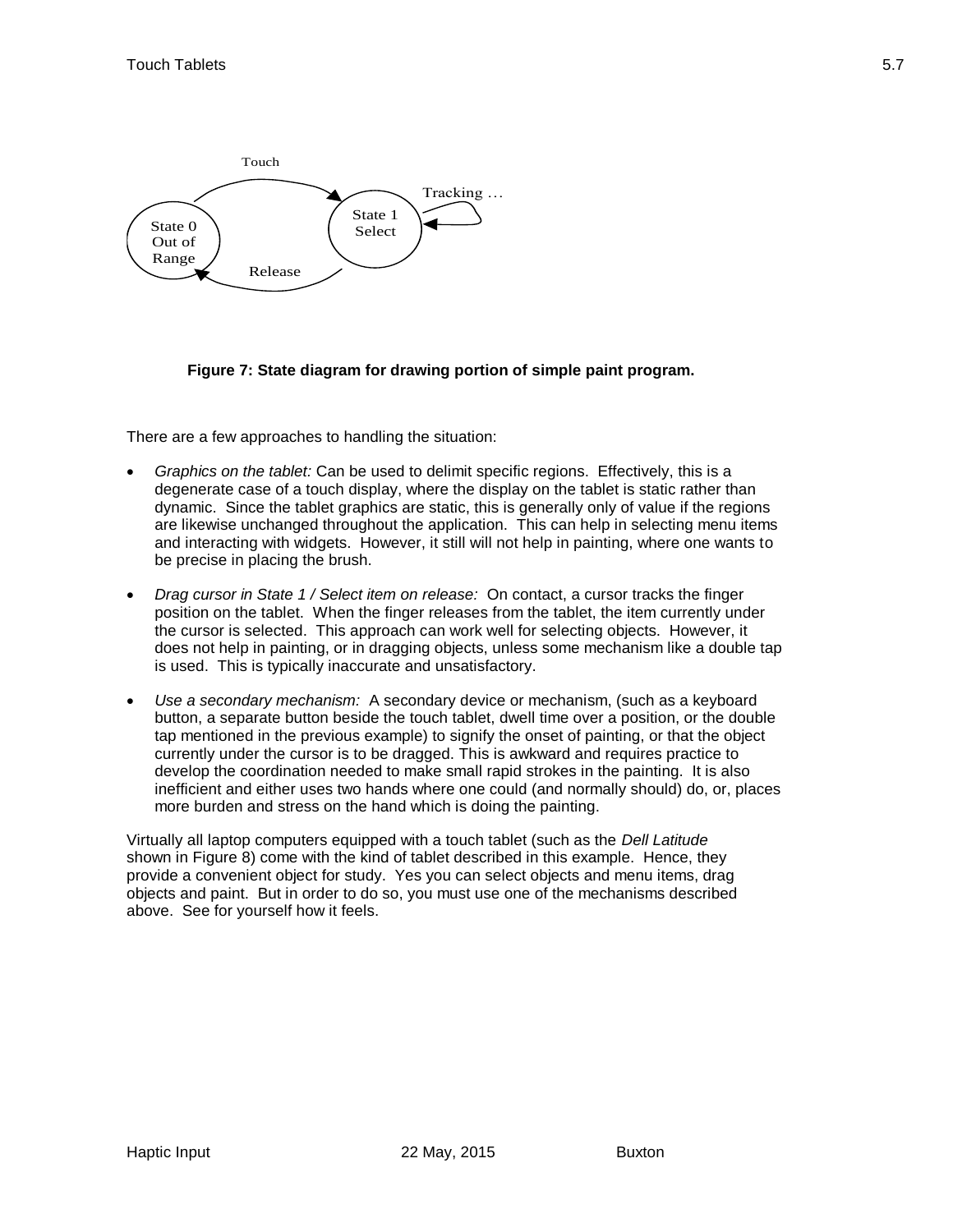Dell Laptop.

To come

#### **Figure 8: Painting Using the Touch Tablet on a Laptop**

<span id="page-7-0"></span>*Touching the tablet does not initiate painting; rather it allows me to position and move the cursor. Paint is laid down by moving the cursor while holding down one of the "mouse" buttons beside the touch pad. You can see how awkward this is by trying the same thing on virtually any laptop equipped with a touch tablet.* 

#### **Example 2: Painting with Two levels of Pressure**

Picture of Painting on<br>
To come<br>
Touching the stable does not initiate painting; rather it allows me to po<br>
move the cursor. Paint is laid down to y moving the cursor while holding<br>
of the "mouse" buttons beside the burbl This version of the program uses a tablet that reports two levels of contact pressure to provide a satisfactory solution to the signaling problem. A low pressure level (a light touch by the user) is used for general tracking. A heavier touch is used to make menu selections, or to enable painting (see [Figure 9](#page-7-1) for the tablet states used to control painting with this program). The two levels of contact pressure allow us to make a simple but practical one finger paint program.



#### **Figure 9: State diagram for painting portion of simple paint**

program using pressure sensing touch tablet.

<span id="page-7-1"></span>This version is very much like using the one button mouse on the Apple Macintosh with MacPaint (Williams, 1984). Thus, a simple touch tablet is not very useful, but one that reports two levels of pressure is similar in power (but not feel or applicability) to a one button mouse.1

l

 $<sup>1</sup>$  Also, there is the problem of friction, to be discussed below under "Inherent Problems".</sup>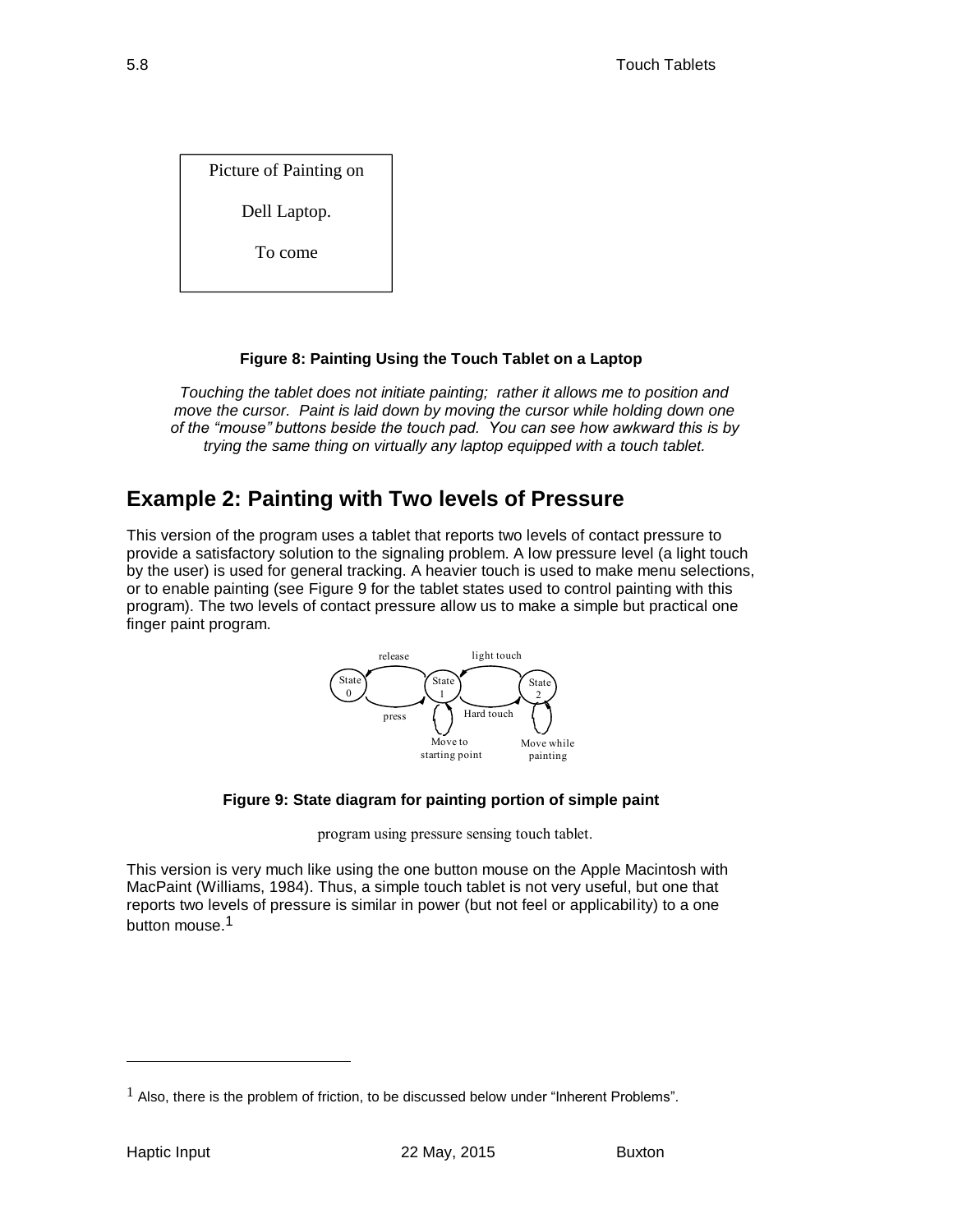# **Example 3: Painting with Continuous Pressure Sensing**

In the previous demonstrations, we have only implemented interaction techniques that are common using existing technology. We now introduce a technique that provides functionality beyond that obtainable using most conventional input technologies.

In this technique, we utilize a tablet's capability to sensing a continuous range of touch pressure. With this additional signal, the user can control both the width of the paint trail and its path, using only one finger. The new signal, pressure, is used to control width. This is a technique that cannot be used with any mouse that we are aware of, and to our knowledge, is available on only one conventional tablet (the GTCO *Digipad* with pressure pen (GTCC 1982)).

We have found that using current pressure sensing tablets, the user can accurately supply two to three bits of pressure information, after about 15 minutes practice. This is sufficient for simple doodling and many other applications, but improved pressure resolution is required for high quality painting.

#### **Touch, Pressure and Friction**

In using touch technologies, we run into a problem when we want to go beyond simple pointing and selection tasks - especially if we are using our finger rather than a stylus. This comes up, for example, with tasks such as *dragging* or *inking*, which involve motion across the touch surface and which are common to direct manipulation systems.



<span id="page-8-0"></span>**Figure 10: Dual threshold approach to reduce friction during dragging.**

*Dragging is initiated through relatively hard application of pressure. However, to avoid friction that would inhibit dragging (or inking), the "end of dragging" signal is initiated by crossing a much lighter pressure threshold. The approach illustrated assumes a technology* 

The problem in question has to do with the pressure thresholds at which events occur. In the simplest case, we have two conflicting demands to consider: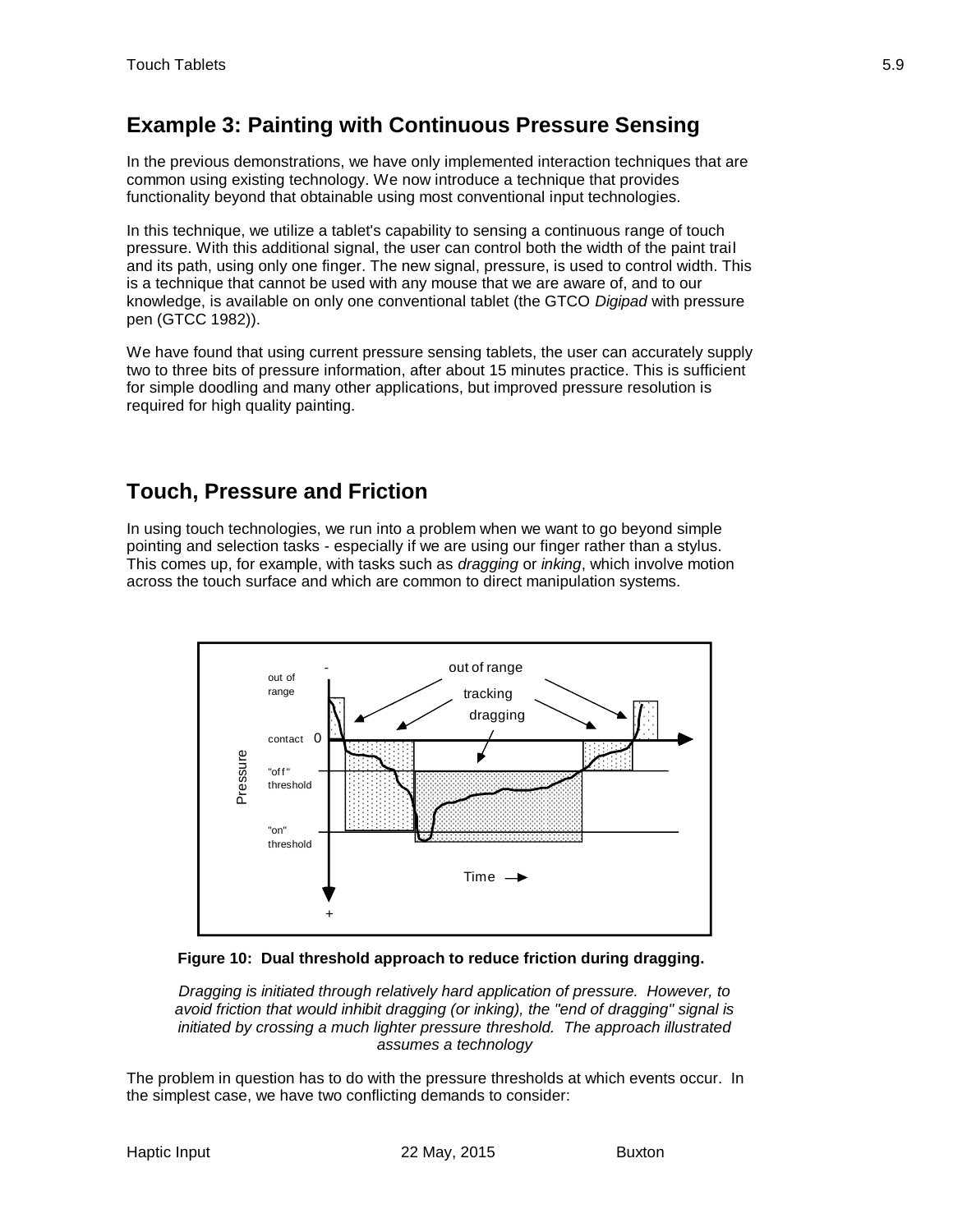- To reliably sense contact implies having to cross a reasonably *high* pressure threshold in order to instigate an event.
- To reliably drag or ink implies a *low* amount of pressure so that the coefficient of friction does not interfere with the freedom of motion of the finger. The threshold signaling the end of the dragging or inking must be extremely light to avoid unintentional termination of the transaction.
- One approach to meeting both of these criteria is to utilize a different pressure threshold for each of the initiation and the termination of the transaction. This is illustrated in [Figure 10,](#page-8-0) where these are labeled the *on* and *off* thresholds, respectively.
- The figure graphs pressure over time during a hypothetical dragging transaction. In the example illustrated, the user goes through three states:
	- *State 0: Out of range:* The initial and final state, where the finger is out of contact with the device.
	- *State 1: Tracking:* An intermediate state where the finger is in contact with the touch surface, its position is being sensed, but no event other than tracking is initiated. This is equivalent to the "normal" state of a mouse without any of its buttons depressed.
	- *Stare 2: Dragging:* The state in which the actual dragging event is undertaken.

The key point to notice in both previous figures is that the pressure threshold which initiates the dragging state (the "on" threshold) is higher pressure than the threshold which terminates the dragging (the "off" threshold).

The appropriate setting for these thresholds can only be determined through actual user testing. They depend on the technology used, the context, and the user population. It may be, for example, that it is best to set the "off" threshold to be the same as the "out of range" threshold, since using touch it is generally difficult to make the transition from the dragging state to the tracking state reliably. This is illustrated in [Figure 11.](#page-9-0)



<span id="page-9-0"></span>

*The "off" threshold and the "contact" threshold may be identical, thereby helping avoid ambiguities at the end of the event.*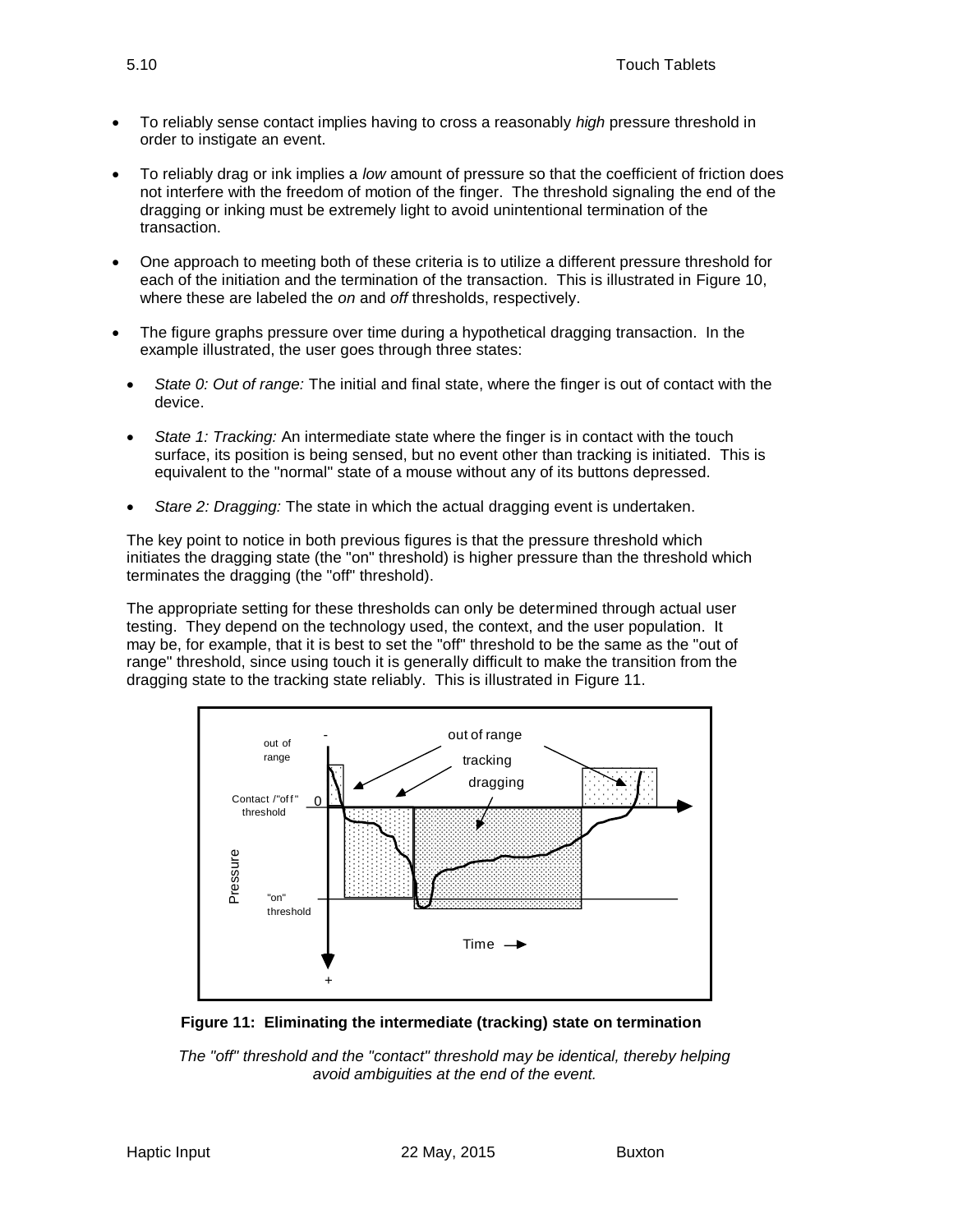Using transitions across pressure to initiate state changes requires a touch technology that can sense more than one bit of pressure. Technology that can make more than simple touch/no touch discriminations must be used. On the order of 4 bits (sixteen levels) of continuous pressure should be able to be sensed to use these techniques effectively. This is important to be aware of, since most commercial touch technologies are binary only.

The limitations of binary touch sensing are more serious with touch tablets than touch screens. As described in Chapter 4 in the discussion of the *3-State Model,* with a touch screen, one can often combine the State-0 "out of Range" state with the State-1 "tracking" state. This is illustrated in [Figure 12.](#page-10-0)



**Figure 12: Touch screen with binary pressure sensing.**

<span id="page-10-0"></span>*The "out of range" finger is the tracking mechanism. The system itself provides no feedback as to location until contact. Selection, dragging or inking tasks, for example, are all initiated immediately upon coming into contact with the screen. Note that the out of range finger provides the tracking information only if the control and display surface are one and the same. With normal touch tablets, for example, this will not work since the tablet is a different surface than the display, so no accurate feedback as to position is provided until the finger come into contact with the tablet surface.* 

The ability to track position while out of range is due to the fact that the display surface and the touch surface are the superimposed. Consequently, the out of range finger, itself, serves as the tracking symbol. (This is also true with touch tablets in the special case where, for example, a visual menu or some other target - such as a template - is mounted on the tablet surface.)

Note, however, that this two-state approach does not permit any intermediate feedback to confirm that the correct object is selected.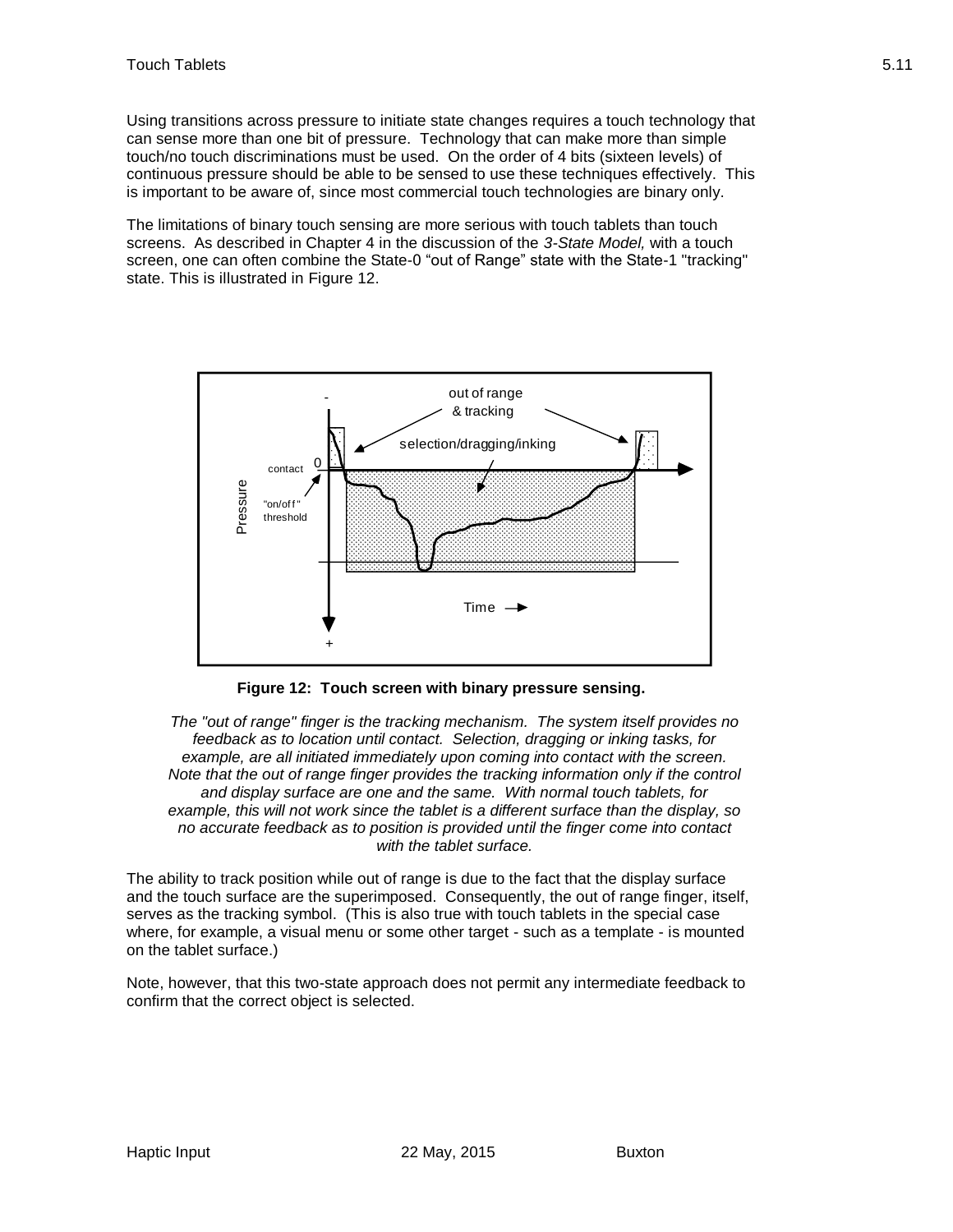

**Figure 13: The "chess player's syndrome"**

<span id="page-11-0"></span>*In this case, the system senses the finger before the user comes into physical contact with the touch surface. This is relatively common with infrared touch technologies when used with a CRT. Because of screen curvature there is a gap*  between the light beam and the screen surface. The finger is sensed when it *breaks the light beam, rather than when it comes into contact with the surface. The effect is analogous to having one's chess partner insist that you make a particular move, when you claim that you didn't touch the piece in question. Notice that the problem exists for both event initiation and termination.*

With normal touch tablets, the display surface and the control surface are different. As long as this is true, it is virtually impossible to provide any precise feedback as to position before coming into contact with the tablet. Hence, a binary touch tablet only supports the *out of range* and *tracking* states (in and out of contact, respectively). In order to support transactions such as inking or dragging, some other mechanism must be introduced.

Finally, illustrates what we call the "chess players syndrome." As shown in [Figure 13,](#page-11-0) with some technologies, a "touch" is sensed by a mechanism other than contact with the display surface. (A common example is with some infrared touch screens mounted on CRTs, especially near the bezel of the display.)

In this case, one is committed to the action before coming into physical contact with the touch surface. The effect is similar to being committed to a chess move by one's partner, who claims that you touched a particular piece (and you know this not to be the case). This problem can affect all touch-activated transactions including selection, button pushes, dragging and inking.

#### Behavioural data:

MacKenzie and Oniszczak, A. (1998) conducted a study comparing three methods of implementing the select operation on touchpads:

 *physical button:* where one pointed at the target using the touchpad and then pushed a separate button to effect the selection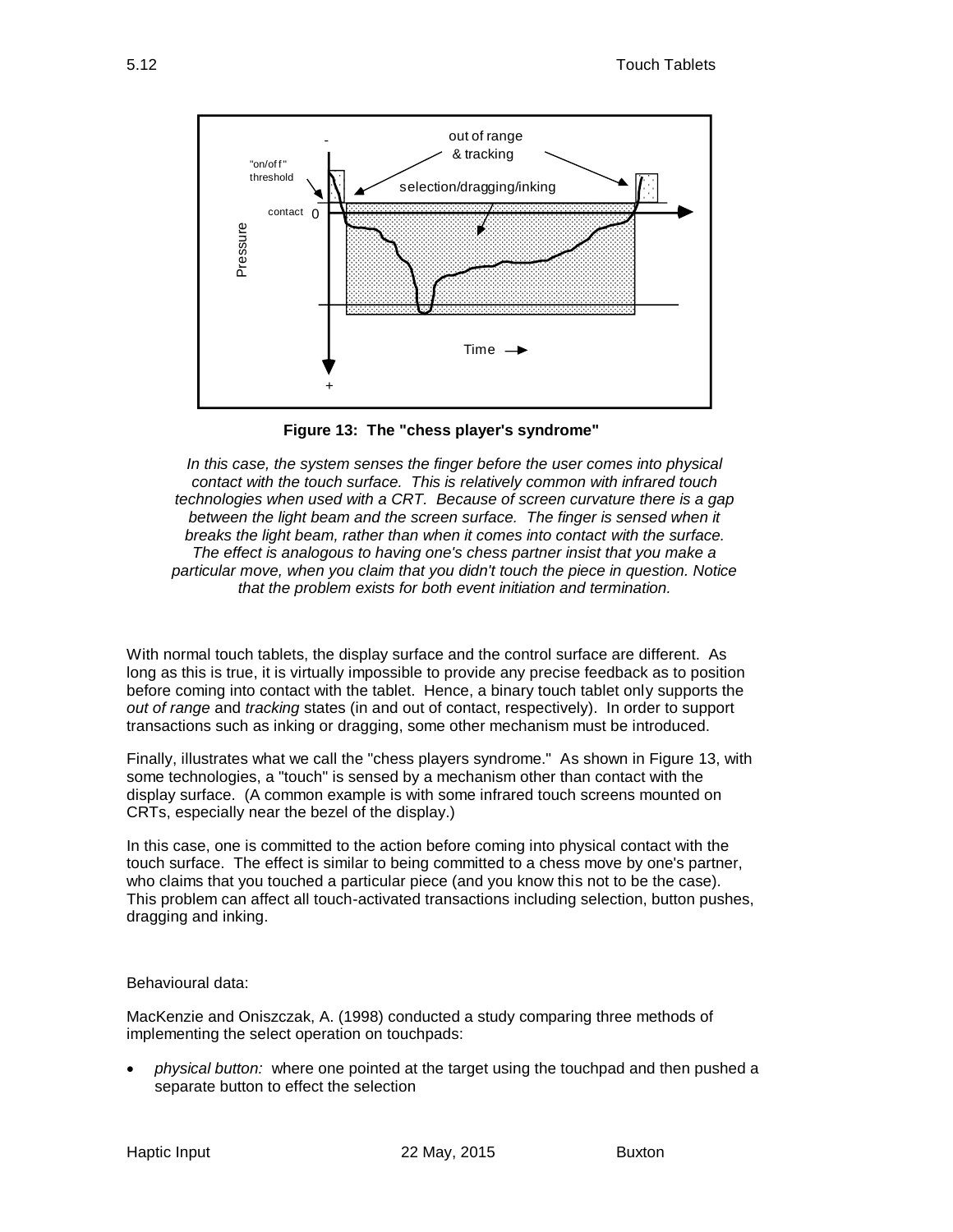- *"lift-and-tap":* where, after pointing at the target using the touchpad, one tapped on the tablet surface with the pointing finger
- *finger pressure with tactile feedback:* where after pointing at the target with the finger on the touchpad, one pushed down on the pad. Crossing a predefined pressure threshold initiated the selection event.

In an empirical test with 12 participants, the tactile condition was 20% faster than lift-and-tap and 46% faster than using a button for selection. Error rates were higher with the tactile condition, however. These were attributed to limitations in the prototype, such as the use of a capacitivesensing touchpad and poor mechanical design. In a questionnaire, participants indicated a preference for the tactile condition over the other two conditions.

In the study, the *finger pressure with tactile feedback* technique used was similar to the technique employed by Buxton, Hill & Rowley (1985), as described in the toy paint program above, and in our discussion of issues concerning pressure sensing. The only significant difference was that, as implemented by MacKenzie and Oniszcak, there was tactile (by virtue of a relay) and aural feedback (by way of an audible click) when crossing the pressure threshold. It remains for a future study to investigate how much of the performance improvement and preference was due to the feedback *vs* the time-motion and gestural aspects of the technique.

#### **"Windows" on the Tablet: Colour Selection**

We now demonstrate how the surface of the touch tablet can be dynamically partitioned into "windows" onto virtual input devices. We use the same basic techniques as discussed under templates (above), but show how to use them without templates. We do this in the context of a colour selection module for our paint program. This module introduces a new display, shown in [Figure 14.](#page-12-0)



**Figure 14: Colour mixing display.**

<span id="page-12-0"></span>In this display, the large left side consists of a colour patch surrounded by a neutral grey border. This is the patch of colour the user is working on. The right side of the display contains three bar graphs with two light buttons underneath. The primary function of the bar graphs is to provide feedback, representing relative proportions of red, green and blue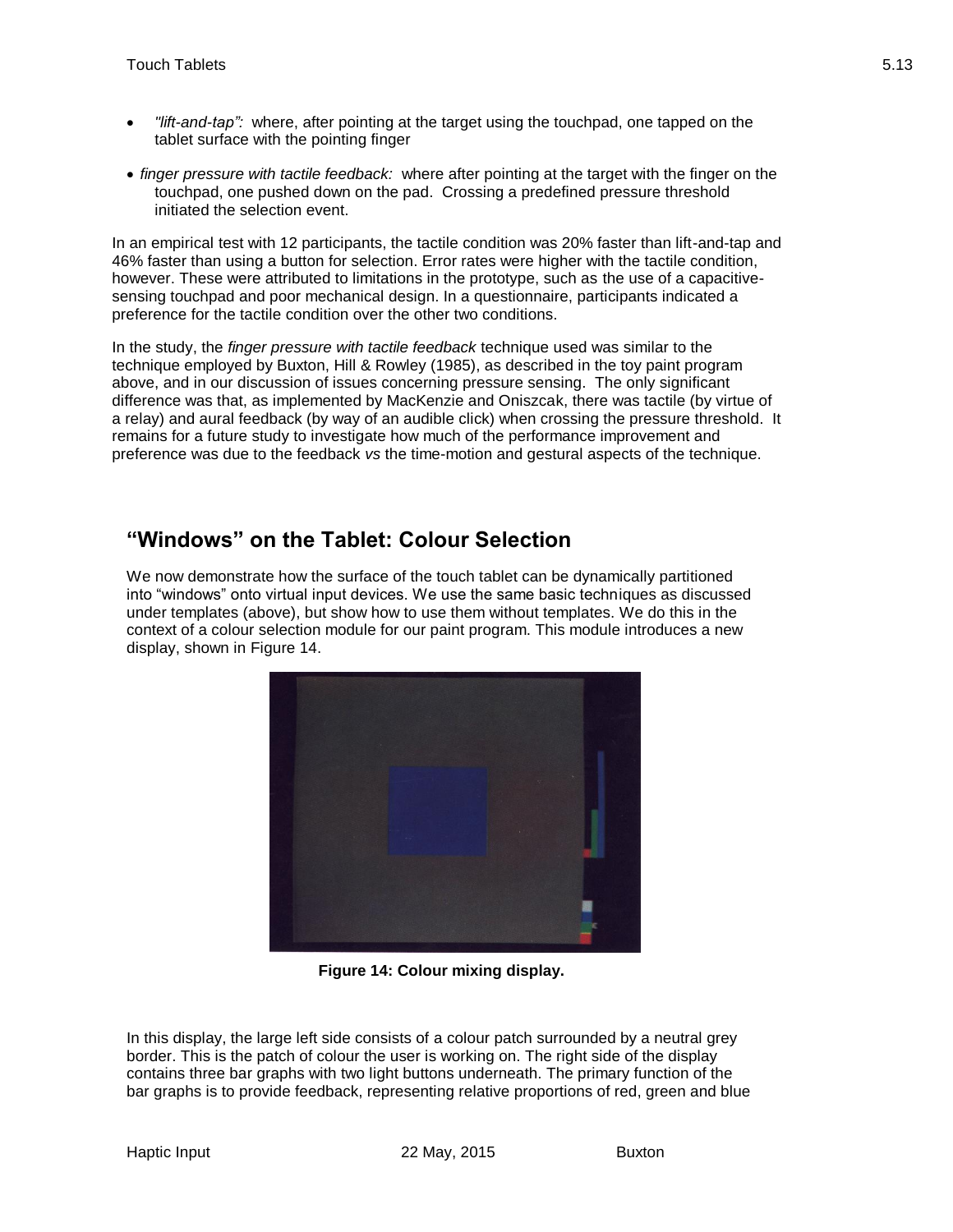in the colour patch. Along with the light buttons below, they also serve to remind the user of the current layout of the touch tablet.

In this module, the touch tablet is used as a "virtual operating console". Its layout is shown (to scale) in [Figure 15.](#page-13-0) There are 3 valuators (corresponding to the bar graphs on the screen) used to control colour, and two buttons: one, on the right, to bring up a pop-up menu used to select the colour to be modified, and another, on the left, to exit.



**Figure 15: Layout of virtual devices on 8 cm x 8 cm touch tablet.**

<span id="page-13-0"></span>The single most important point to be made in this example is that a single physical device is being used to implement 5 virtual devices (3 valuators and 2 buttons). This is analogous to the use of a display window system, in its goals, and its implementation.

The second main point is that there is nothing on the tablet to delimit the regions. This differs from the use of physical templates as previously discussed, and shows how, in the absence of the need for a physical template, we can instantly change the "windows" on the tablet, without sacrificing the ability to touch type.

We have found that when the tablet surface is small, and the portioning of the surfaces is not too complex, the users very quickly (typically in one or two minutes) learn the positions of the virtual devices relative to the edges of the tablet. More importantly, they can use the virtual devices, practically error free, without diverting attention from the display. (We have repeatedly observed this behaviour in the use of an application that uses a 10 cm square tablet that is divided into 3 sliders with a single button across the top).

Because no template is needed, there is no need for the user to pause to change a template when entering the colour mixing module. Also, at no point is the user's attention diverted from the display. These advantages cannot be achieved with any other device we know of, without consuming display real estate.

The colour of the colour patch is manipulated by draggng the red, green and blue values up and down with the valuators on the touch tablet. The valuators are implemented in relative mode (i.e., they are sensitive to changes in position, not absolute position), and are manipulated like one dimensional mice. For example, to make the patch more red, the user presses near the left side of the tablet, about half way to the top, and slides the finger up (see [Figure 16\)](#page-14-0). For larger changes, the device can be repeatedly stroked (much like stroking a mouse). Feedback is provided by changing the level in the bar graph on the screen and the colour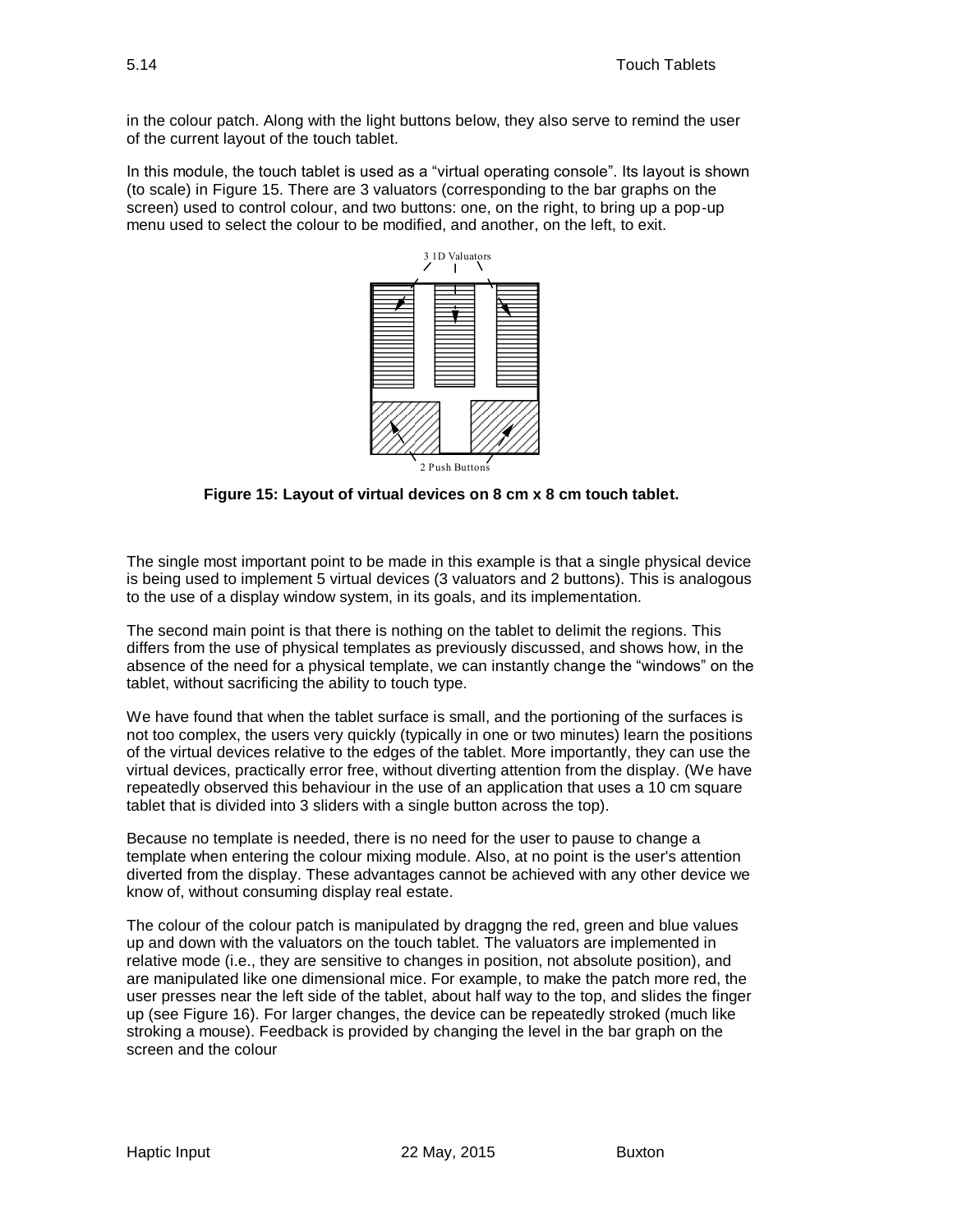

<span id="page-14-0"></span>**Figure 16: Increasing red content, by pressing on red valuator and sliding up.**

In the lead-up to this work we did some informal studies which are easily duplicated. We tested what the upper bounds were in terms of one's ability to hit, eyes free, unmarked buttons or regions on a 10x10 cm touch tablet. We compared widgets that fit onto a uniform 4 x 4 and 3 x 3 grid, as per the two un-shaded grids below.



Not surprisingly, there were much better results on the 3x3 grid. Again, not surprisingly, that remained true when we merged adjacent tiles. Examples of mapping virtual widgets onto the 3x3 grid, much like we did in the touchtablet paint study, are illustrated in the grids with the shaded areas. If you want to get a sense of your ability to operate such virtual controls, just think about playing X's & O's (Knots and Crosses) on a similarly sized grid, and see how well you can hit the desired tile when the palm has a good reference place to rest relative to the grid.

Furthermore, in an appendix of the first edition of their classic book on interactive graphics, Newman and Sproul (1973) describe in detail how a simple trainable printed character recognizer can be implemented using this same 3x3 grid. The recognizer (developed by H.W. Ledeen in 1967) codes characters in terms of what grid lines are crossed, and in which sequence, during the printing of the symbol. Hence, such a touch tablet can be used for alphanumeric text entry, as well as recognize symbolic commands for which it has been trained. Building this recognizer is an excellent exercise for the reader with basic programming skills.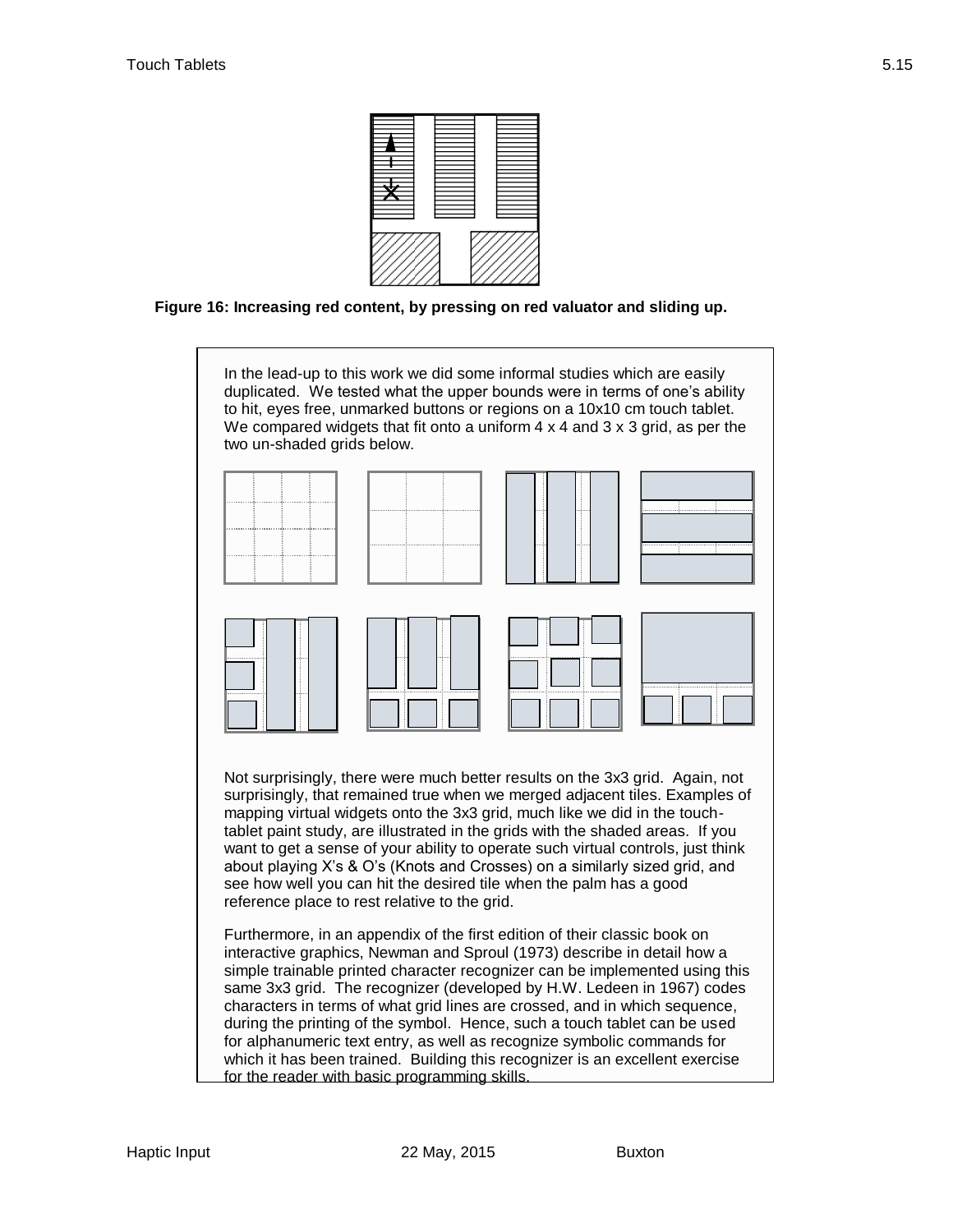Using a mouse, the above interaction could be approximated by placing the tracking symbol be displayed at all. They are only a convenience to the user. There are interfaces where, in the interests of maximizing available display area, there will be no items on the display analogous to these bars. That is, there would be nothing on the display to support an interaction technique that allows values to be manipulated by a mouse.

Finally, we can take the example one step further by introducing the use of a touch tablet that can sense multiple points of contact (e.g., Metha,1982; Lee, Buxton and Smith,1985). With this technology, all three colour values could be changed at the same time (for example, fading to black by drawing all three sliders down together with three fingers of one hand). This simultaneous adjustment of colours could not be supported by a mouse, nor any single commercially available input device we know of. Controlling several valuators with one hand is common in many operating consoles, for example: studio light control, audio mixers, and throttles for multi-engine vehicles (e.g., aircraft and boats). Hence, this example demonstrates a cost effective method for providing functionality that is currently unavailable (or available only at great cost, in the form of a custom fabricated console over the bars of colour, and dragging them up or down. However, if the bars are narrow, this takes visual acuity and concentration that distracts attention from the primary task - monitoring the colour of the patch. Furthermore, note that the touch tablet implementation does not need the bars to), but has wide applicability.

#### **Summary of Examples**

Through these simple examples, we have demonstrated several things:

- The ability to sense at least two levels of pressure is a virtual necessity for touch tablets, as without it, auxiliary devices must be used for signaling, and "direct manipulation" interfaces cannot be effectively supported.
- The extension to continuous pressure sensing opens up new possibilities in humancomputer interaction.
- Touch tablets are superior to mice and tablets when many simple devices are to be simulated. This is because: (a) there is no need for a mechanical intermediary between the fingers and the tablet surface, (b) they allow the use of templates (including the edges of the tablet, which is a trivial but useful template), and (c) there is no need for positional feedback that would consume valuable display space.
- The ability to sense multiple points of contact radically changes the way in which users may interact with the system. The concept of multiple points of contact does not exist for, nor is it applicable to, current commercially available mice and tablets.

# **Physical Templates and Windows on Tablets**

flip keyboard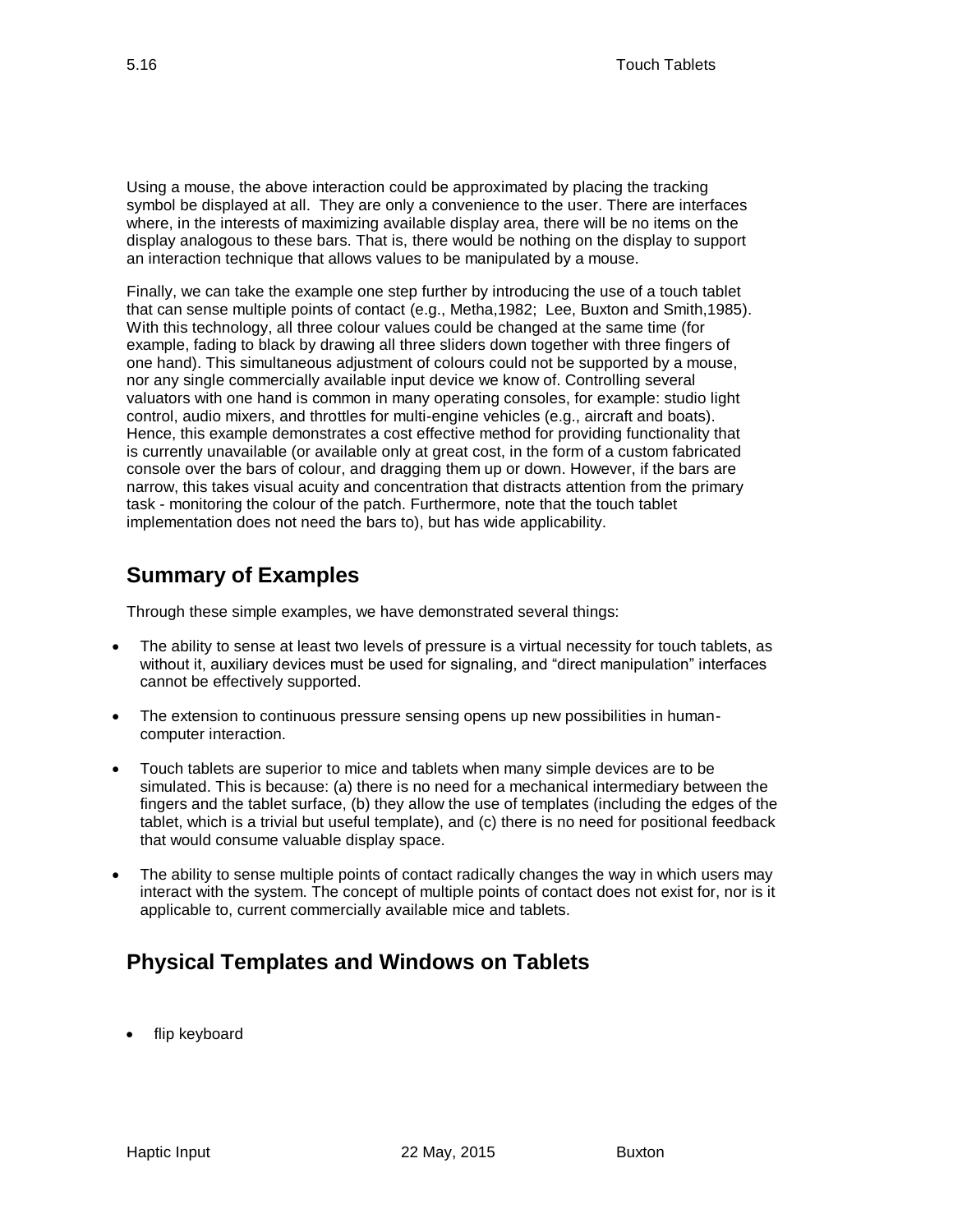#### **Inherent Problem with Touch Tablets:**

A problem with touch tablets that is annoying in the long term is friction between the user's finger and the tablet surface. This can be a particularly severe problem if a pressure sensitive tablet is used, and the user must make long motions at high pressure. This problem can be alleviated by careful selection of materials and care in the fabrication and calibration of the tablet.2 Also, the user interface can be designed to avoid extended periods of high pressure.

Perhaps the most difficult problem is providing good feedback to the user when using touch tablets. For example, if a set of push-on/push-off buttons are being simulated, the traditional forms of feedback (illuminated buttons or different button heights) cannot be used. Also, buttons and other controls implemented on touch tablets lack the kinesthetic feel associated with real switches and knobs. As a result, users must be more attentive to visual and audio feedback, and interface designers must be freer in providing this feedback. (As an example of how this might be encouraged, the input "window manager" could automatically provide audible clicks as feedback for button presses).

#### **Potential Enhancements to Touch Tablets (and other devices)**

The first problem that one notices when using touch tablets is "jitter" when the finger is removed from the tablet. That is, the last few locations reported by the tablet, before it senses loss of contact, tend to be very unreliable.

This problem can be eliminated by modifying the firmware of the touch tablet controller so that it keeps a short FIFO queue of the samples that have most recently be sent to the host. When the user releases pressure, the oldest sample is retransmitted, and the queue is emptied. The length of the queue depends on the properties of the touch tablet (e.g., sensitivity, sampling rate). We have found that determining a suitable value requires only a few minutes of experimentation.

A related problem with most current tablet controllers (not just touch tablets) is that they do not inform the host computer when the user has ceased pressing on the tablet (or moved the puck out of range). This information is essential to the development of certain types of interfaces. (As already mentioned, this signal is not available from mice). Currently, one is reduced to deducing this event by timing the interval between samples sent by the tablet. Since the tablet controller can easily determine when pressure is removed (and must if it is to apply a de-jittering algorithm as above), it should share this information with the host.

Clearly, pressure sensing is an area open to development. Two pressure sensitive tablets have been developed at the University of Toronto (Sasaki, et al. 1981; Lee, et al. 1905). One has been used to develop several experimental interfaces and was found to be a very powerful tool. They have recently become available from Elographics and Big Briar. Pressure sensing is not only for touch tablets. Mice, tablet pucks and styli could all benefit by augmenting switches with strain gauges, or other pressure sensing instruments. GTCO, for example, manufactures a stylus with a pressure sensing tip (GTCO 1982), and this, like our pressure sensing touch tablets, has proven very useful.

l

<sup>&</sup>lt;sup>2</sup> As a bad example, one commercial "touch" tablet requires so much pressure for reliable sensing that the finger cannot be smoothly dragged across the surface. Instead, a wooden or plastic stylus must be used, thus loosing many of the advantages of touch sensing.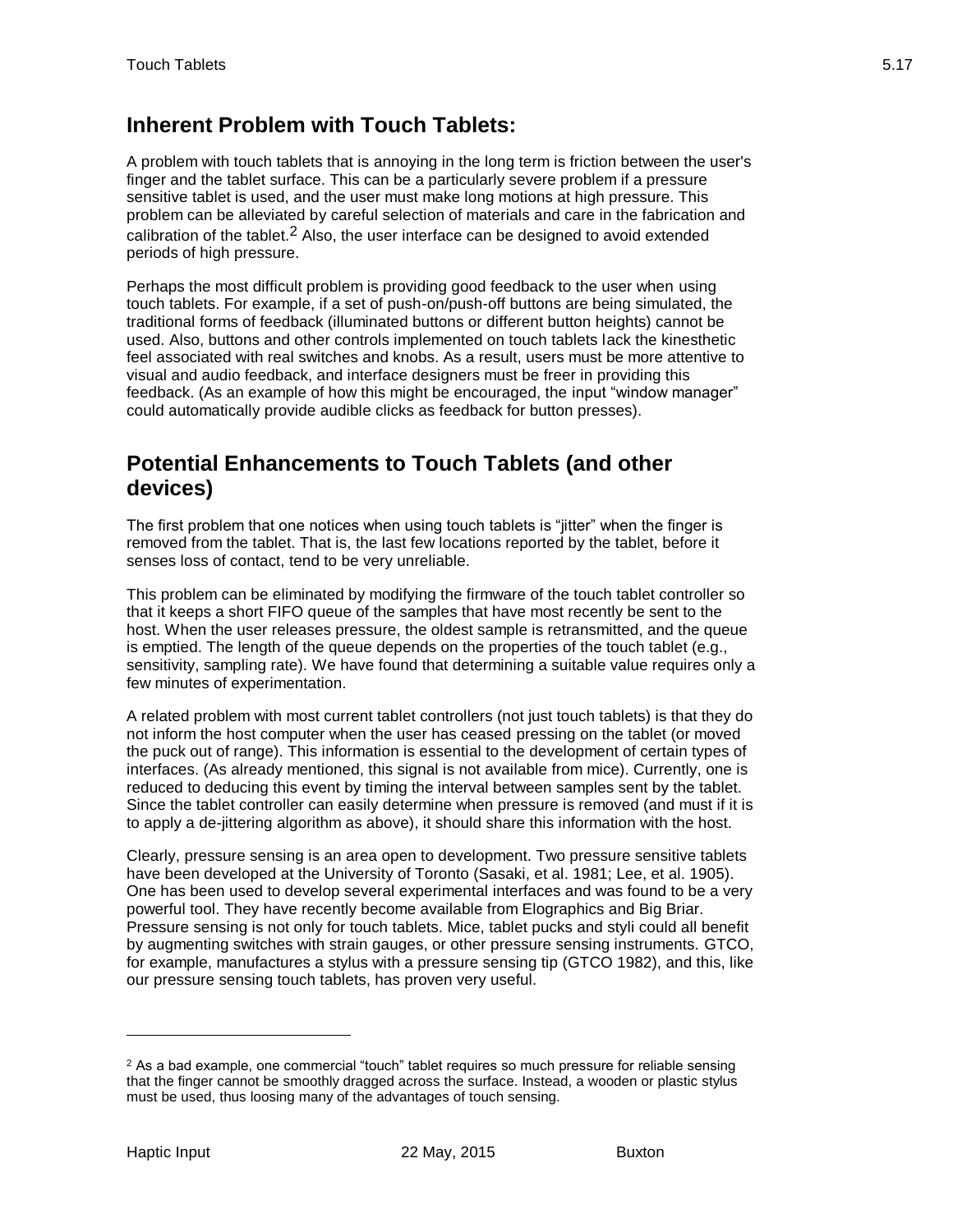# **Conclusions**

We have shown that there are environments for which some devices are better adapted than others. In particular, touch tablets have advantages in many hostile environments. For this reason, we suggest that there are environments and applications where touch tablets may be the most appropriate input technology.

This being the case, we have enumerated three major distinctions between touch tablets and one button mice (although similar distinctions exist for multi-button mice and conventional tablets). These assist in identifying environments and applications where touch tablets would be most appropriate. These distinctions concern:

- limitation in the ability to signal events,
- suitability for multiple point sensing, and
- the applicability of tactile templates.

These distinctions have been reinforced, and some suggestions on how touch tablets may be used have been given, by discussing a simple user interface. From this example, and the discussion of the distinctions, we have identified some enhancements that can be made to touch tablets and other input devices. The most important of these are pressure sensing and the ability to sense multiple points of contact.

We hope that this paper motivates interface designers to consider the use of touch tablets and shows some ways to use them effectively. Also, we hope it encourages designers and manufacturers of input devices to develop and market input devices with the enhancements that we have discussed.

The challenge for the future is to develop touch tablets that sense continuous pressure at multiple points of contact and incorporate them in practical interfaces. We believe that we have shown that this is worthwhile and have shown some practical ways to use touch tablets. However, interface designers must still do a great deal of work to determine where a mouse is better than a touch tablet and *vice versa.*

Finally, we have illustrated, by example, an approach to the study of input devices, summarized by the credo: "Know the interactions a device is intended to participate in, and the strengths and weaknesses of the device." This approach stresses that there is no such thing as a "good input device," only good interaction task/device combinations.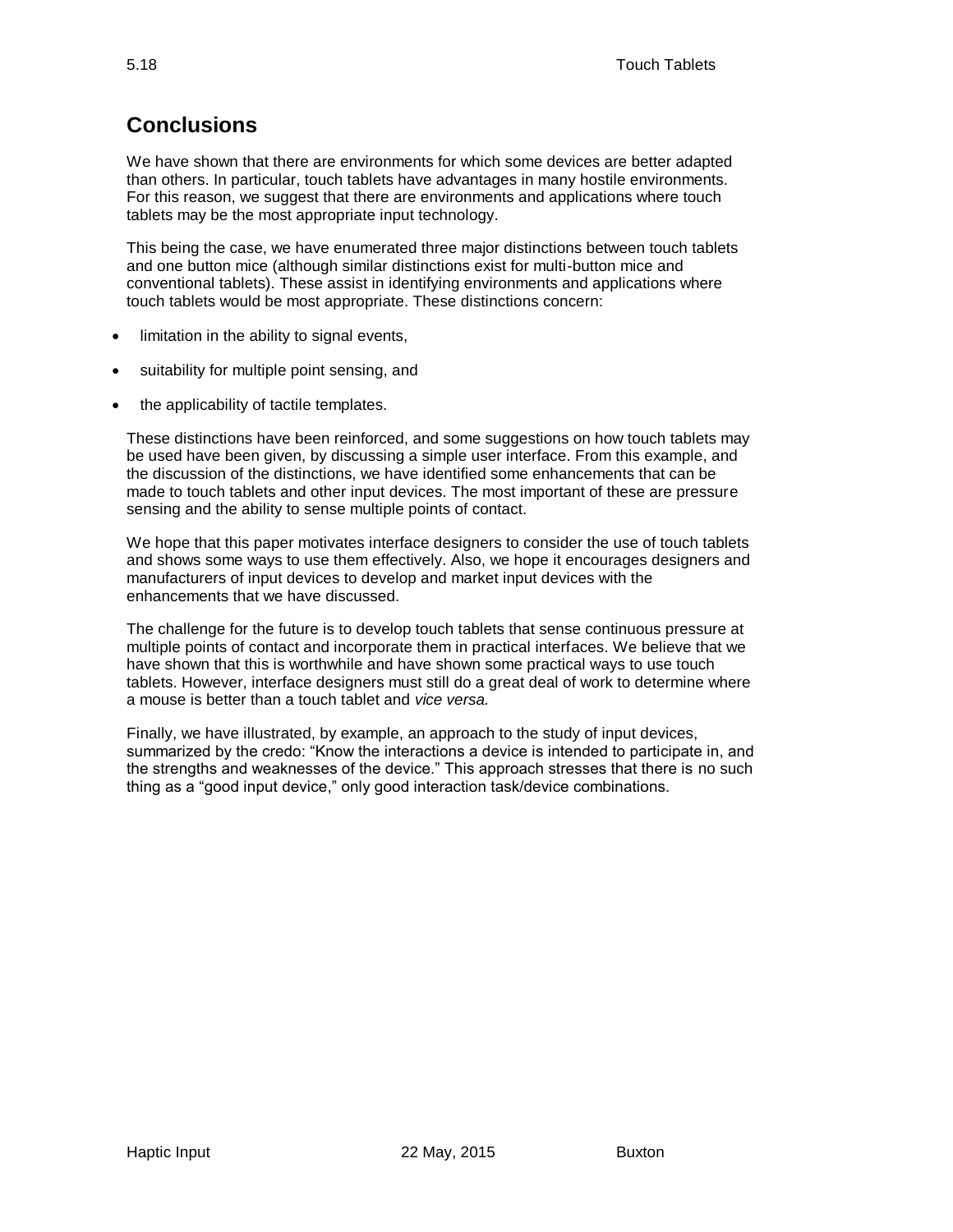# **TO DO**

- Add material on my navigation modes, including sliding along edge in navigation for orthogonal ctl of 1 D in relative motion.
- Albinsson, P. & Zhai, S. (2003). High Precision Touch Screen Interaction. *Proceedings of the ACM Conference on Human Factors in Computing Systems (CHI'93*), 105-112.
- Arnault, L. Y., & Greenstein, J. S. (1986). Optimizing the touch tablet: The effects of controldisplay gain and method of cursor control. Human Factors, 28(6), 717-726.
- Becker, J. A., & Greenstein, J. S. (1988). Optimizing the touch tablet: The effects of lead-lag compensation and tablet size (NOSC-TD-1212): San Diego, CA: Naval Ocean Systems Center.
- Beringer, D.B. & Peterson, J.G. (1985). Underlying behavioural parameters of the operation of touch-input devices: biases, models and feedback, *Human Factors* 27(4), 445-458.
- Boie, R.A. (1984). Capacitive Impedance Readout Tactile Image Sensor, *IEEE International Confonference on Robotics and Automation*, 370-378.

Diamond Touch:

- Dietz, P.H.& Leigh, D.L. (2001). DiamondTouch: A Multi-User Touch Technology, *ACM Symposium on User Interface Software and Technology (UIST '01)*, 219-226.
- Harmon, L. D. 1980. Touch-sensing technology: A review. Tech. rep. MSR80-03. SME Technical Report, Society of Manufacturing Engineers, Dearborn, MI.
- Harmon, L. D. 1982. Automated tactile sensing. *Int. J. Robotics Research* 1(2):3–31.
- Harrison, C., Sato, M., & Poupyrev, I. (2012). Capacitive Fingerprinting: Exploring User Differentiation by Sensing Electrical Properties of the Human Body. *Proceedings of the 25th Annual ACM Symposium on User interface Software and Technology, UIST'12*, 537-543.
- Lee, Mark (2000), Tactile Sensing: New Directions, New Challenges. *The International Journal of Robotixs Research.* 19(7), 636-643.
- Metha, Nimish (1982), "A Flexible Machine Interface", M.A.Sc. Thesis, Department of Electrical Engineering, University of Toronto.
- Parng, A. K. (1988). Automated test of Fitts' law and effects of target width and control/display gain using a digitizer tablet (NOSC-TD-1214): San Diego: Naval Ocean Systems Center.
	- 2-hand navigation/selection: include discussion of absolute vs relative
	- windows on tablets + templates + keyboard repeat absolute vs relative
	- Video clips: Buxton, Hill & Rowley
- Potter, R., Shneiderman, B. & Weldon, L. (1988). Improving the accuracy of touch screens: an experimental evaluation of three strategies. *Proceedings of the ACM Conference on Human Factors in Computing Systems (CHI'88)*, 27-32.
- Ringel, M., Ryall, K., Shen, C., Forlines, C. & Vernier, F.(2004). Release, Relocate, Reorient, Resize: Fluid Techniques for Document Sharing on Multi-User Interactive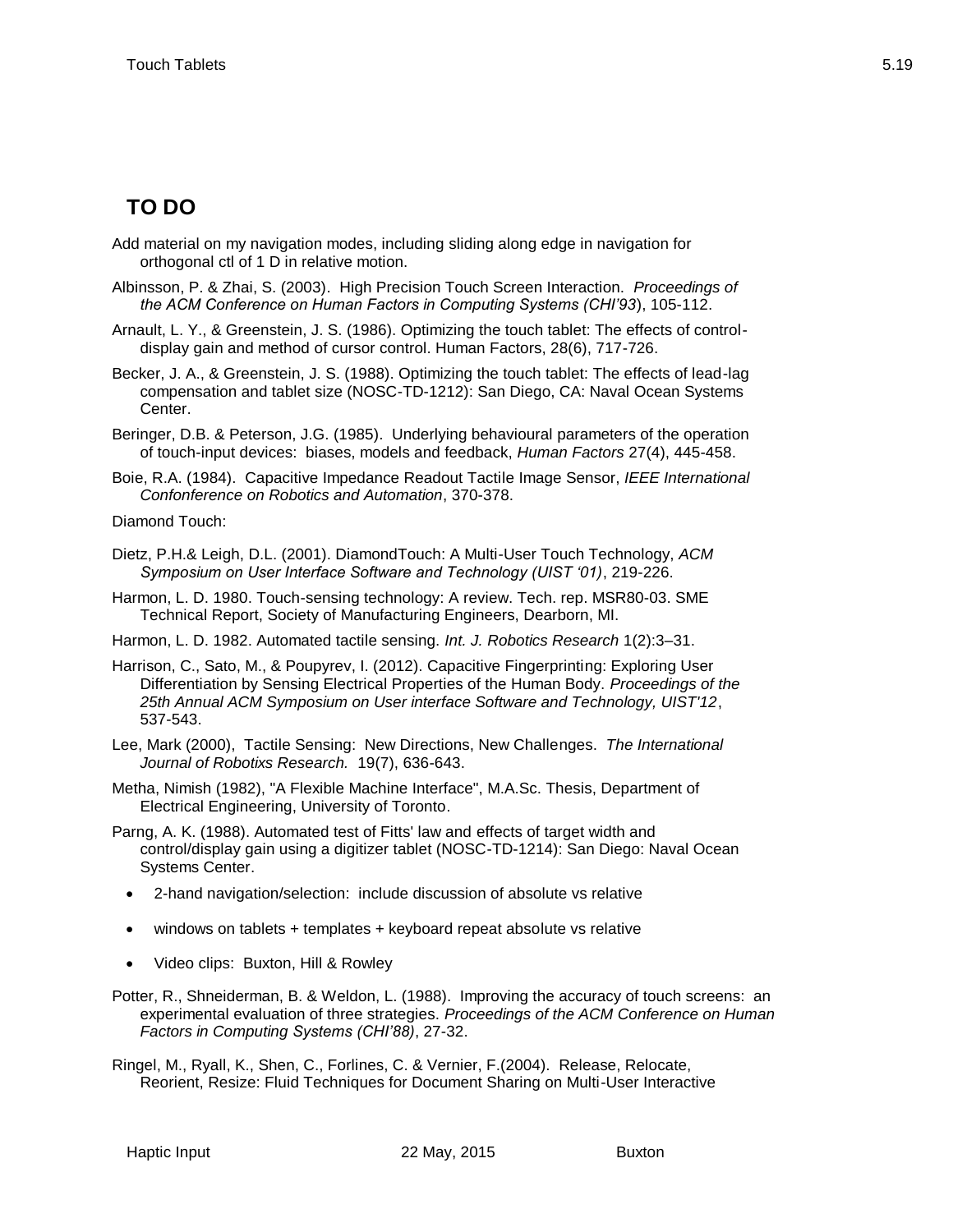Tables. Extended Abstracts of the 2004 *ACM Conference on Human Factors in Computing Systems (CHI'04),* 1441-1444.

- Rosenberg, I., Grau, A., Hendee, C., Awad, N. & Perlin, K. (2009). IMPAD An Inexpensive Multi-Touch Pressure Acquisition Device. To Appear.
- Sears, A. and B. Shneiderman (1991). High Precision Touchscreens: Design Strategies and Comparison with a Mouse*. International Journal of Man-Machine Studies*, 34(4): p. 593- 613.
- Shen, C., Everitt, K.M. & Ryall, K.(2003). UbiTable: Impromptu Face-to-Face Collaboration on Horizontal Interactive Surfaces. Technote. *ACM International Conference on Ubiquitous Computing (UbiComp '03)*, 281-288.
- *Shen*, C., Lesh, N.B., Moghaddam, B., Beardsley, P.A. & Bardsley, R.S.(2001). Personal Digital Historian: User Interface Design. *ACM Conference on Human Factors in Computing Systems (CHI '01)*, 29-30.
- Shen, C., Lesh, N. & Vernier, F.(2003). Personal Digital Historian: Story Sharing Around the Table. *ACM Interactions*, 10(2), 15-22.
- *Shen*, C., Lesh, N.B., Vernier, F., Forlines, C. & Frost, J. (2002). Sharing and Building Digital Group Histories. ACM Conference on Computer Supported Cooperative Work (CSCW '02), 324-333..
- Shen, C., Vernier, F.D., Forlines, C. & Ringel, M., DiamondSpin (2004). An Extensible Toolkit for Around-the-Table Interaction. *ACM Conference on Human Factors in Computing Systems (CHI '04)*, 167-174.
- Vernier, F., Lesh, N.B., Shen, C.(2002). Visualization Techniques for Circular Tabletop Interfaces. ACM Advanced Visual Interfaces (AVI '02), 257-263.
- Young, G. (1989). *The Sackbutt Blues: Hugh Le Caine – Pioneer in Electronic Music.* Ottawa: National Museum of Science and Technology.
- Zhang, Hong, So, Eric. & Guan, Yi-sheng (1999). Sensing contact with analog resistive technology. *Proceedings of the IEEE International Conference on Systems, Man, and Cybernetics, IEEE SMC '99,* vol. 2, 806-811.
- Zhang, Hong & So, Eric. (2002). Hybrid Resistive Tactile Sensing. *IEEE Transactions on Systems, Man, and Cybernetics - Part B: Cybernetics*. 32(1), 57 – 65.